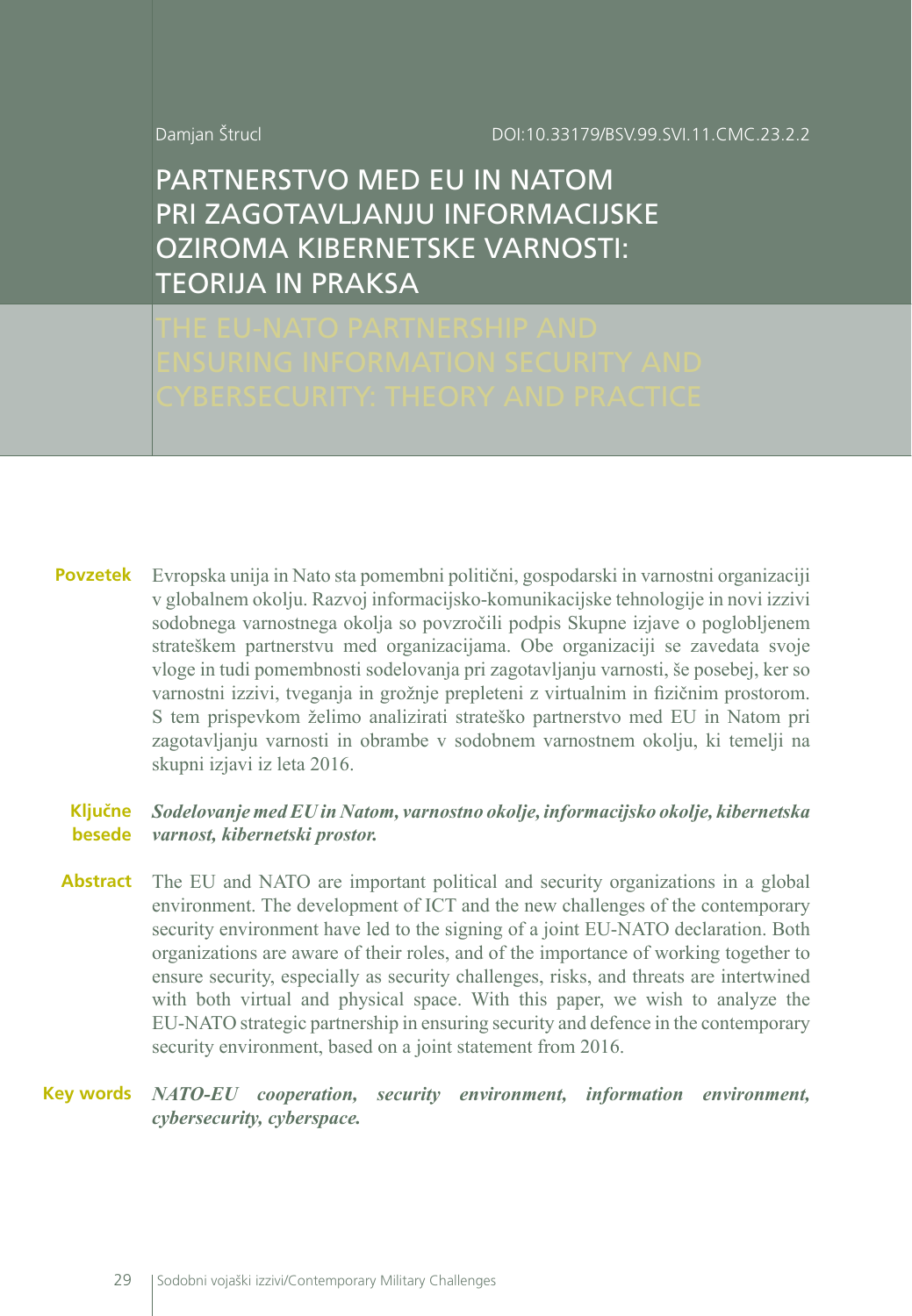**Introduction** Today, we can no longer imagine the functioning of a global community, states, critical infrastructure or the economy without information and communication technology (ICT). The development of the internet, ICT, the information environment and cyberspace has made society more connected and interdependent, but also more vulnerable. These facts have led to changes in the security environment, resulting in the need for a comprehensive approach to addressing security issues. National borders have become blurred, as the information environment and cyberspace know no physical borders. It is also extremely difficult to identify adversaries or violators of national and/or international law with an adequate level of certainty.

> The fact is that today's security environment is complex, as states and the international community concurrently confront the security issues of intertwined virtual and physical space and the consequences of threats that are always transferred from the virtual to the physical space, where the damage occurs. Unlike the physical dimensions of space, virtual space is not regulated; there is no sovereign exercise of power and no established international legal norms (Mačák, in Pissanidis et al., 2016, pp 131-132), the attribution of illegal acts (actors) is almost impossible (Ibid., p 30; Ibid., p 124), it is extremely difficult to manage and control, and the consequences can be global. Thus, in a contemporary security environment, modern society confronts new forms of threats, risks, and challenges which require national and international organizations to take a comprehensive and coordinated approach to ensure all forms of security.

> Individual approaches to national security in the information environment and cyberspace alone are insufficient and ineffective (Ibid., p 128). Today we experience cyber incidents and information activities in various forms (especially social engineering and fake news) daily, just at the national level alone, which cannot be limited or prevented. Mogherini (in Rehrl, 2018, p 6) advocates that cooperation between countries is particularly important to achieve resilience to such threats. At the same time, it should be borne in mind that information security, and thus cyber security, is primarily the responsibility of the state. In this manner the state primarily protects its own security, and indirectly international security, as cyber incidents can otherwise be spread uncontrollably beyond national borders (Pernik, 2014, p 7; Mogherini, in Rehrl, 2018, p 6).

> Cooperation between countries and organizations is also crucial in ensuring information or cyber security. The European Union (EU) and NATO both advocate a holistic and common approach from the international community in addressing contemporary security issues and the need to share information, design common standards, build trust, and so on, at the political-strategic, operational, and technical (tactical) levels (Relations with the European Union, NATO, 2020, e-source). For this reason, the two organizations signed a Joint Declaration on a strategic partnership, with which they want to achieve a unified approach to their response to contemporary security threats.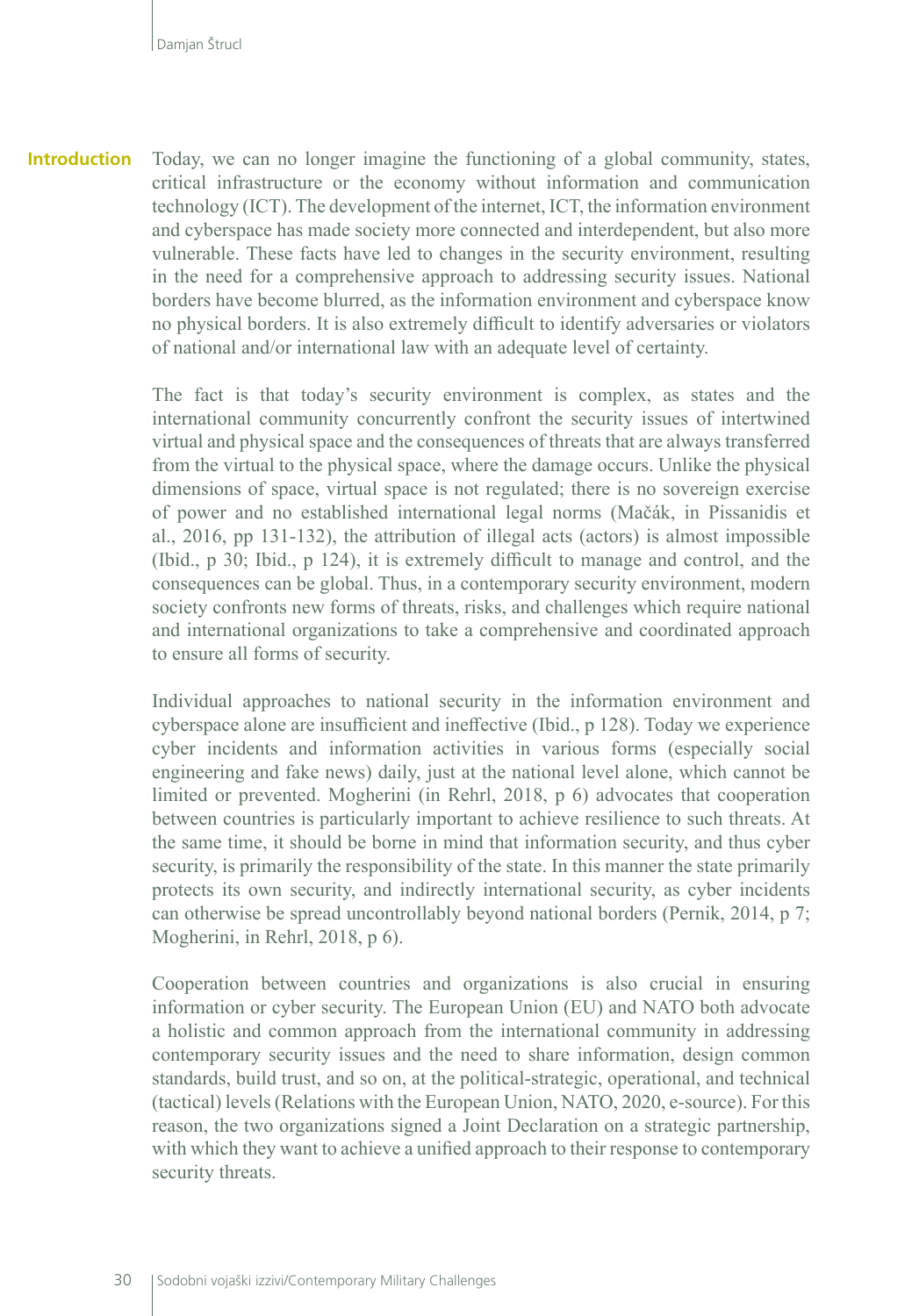In this paper, we will test the hypothesis that effective Euro-Atlantic security requires a unified approach to addressing the security challenges and threats of a contemporary security environment based on transparency and trust. We will achieve this through an analytical approach and the use of deduction, as well as descriptive methods that represent an EU-NATO partnership in cooperation in providing information/cyber security (and defence), or jointly responding to contemporary threats.

## **1 THE EVOLUTION OF THE EU-NATO STRATEGIC PARTNERSHIP: RESPONDING TO CONTEMPORARY SECURITY THREATS**

The EU and NATO are important political and military international organizations, directly and indirectly integrated into all three systems of contemporary security: cooperative security, collective security and defence. Both organizations directly ensure their members have collective security and defence<sup>1</sup>, and at the same time enable the implementation of the concept of global security (Cohen, 2008, pp 6-7). The EU and NATO share common values<sup>2</sup> and strategic interests, and confront and tackle the same threats and challenges (Lisbon Summit Declaration, NATO, 2010, e-source). Therefore, the organizations are key partners for one another across issues of common interest, crisis management, capability development, and policy consultations on the contemporary security environment (Grissom, 2018, p 1; UL EU C 202/1).

## **1.1 Historical milestones of EU-NATO cooperation in ensuring information/ cyber security**

The EU and NATO have long ceased to be the organizations they once were. The changed political environment, globalization, and the development of ICT have shaped global values, sources of threat, and challenges, while at the same time some security issues have become global (Svete, 2005, p 80). Global security issues can include hybrid threats, the information environment, cyberspace, and critical infrastructure, among others. It is precisely these global security issues that are the common denominator of their interconnection and cooperation, as the Member States of the organizations confront the same vectors of threat (both state and non-state actors) that threaten political, economic, and military, as well as civilian, security (Lété in Pernik, 2017, p 1)

The two organizations constantly face serious challenges and threats from the contemporary security environment. The information revolution has led to the need for information assurance, information and cyber security, and the identification of

*<sup>1</sup> Based on the 42 (7) Article of the EU Treaty (Lisbon Treaty), EU Member States shall provide assistance and support to an attacked state by all means available (UL EU, C 202/38, 7. 6. 2016). This provision is complemented by Article 222 of the Treaty on the Functioning of the EU, which stipulates a solidarity clause on joint action by the EU Member States in the event of a terrorist attack, natural disaster, or manmade disaster (UL EU, C 202/1).*

*<sup>2</sup> According to the North Atlantic Treaty and the EU Treaty, these common values are the protection of the rule of law, fundamental human rights and freedoms, democracy, and a common heritage (UL EU, C 202/1).*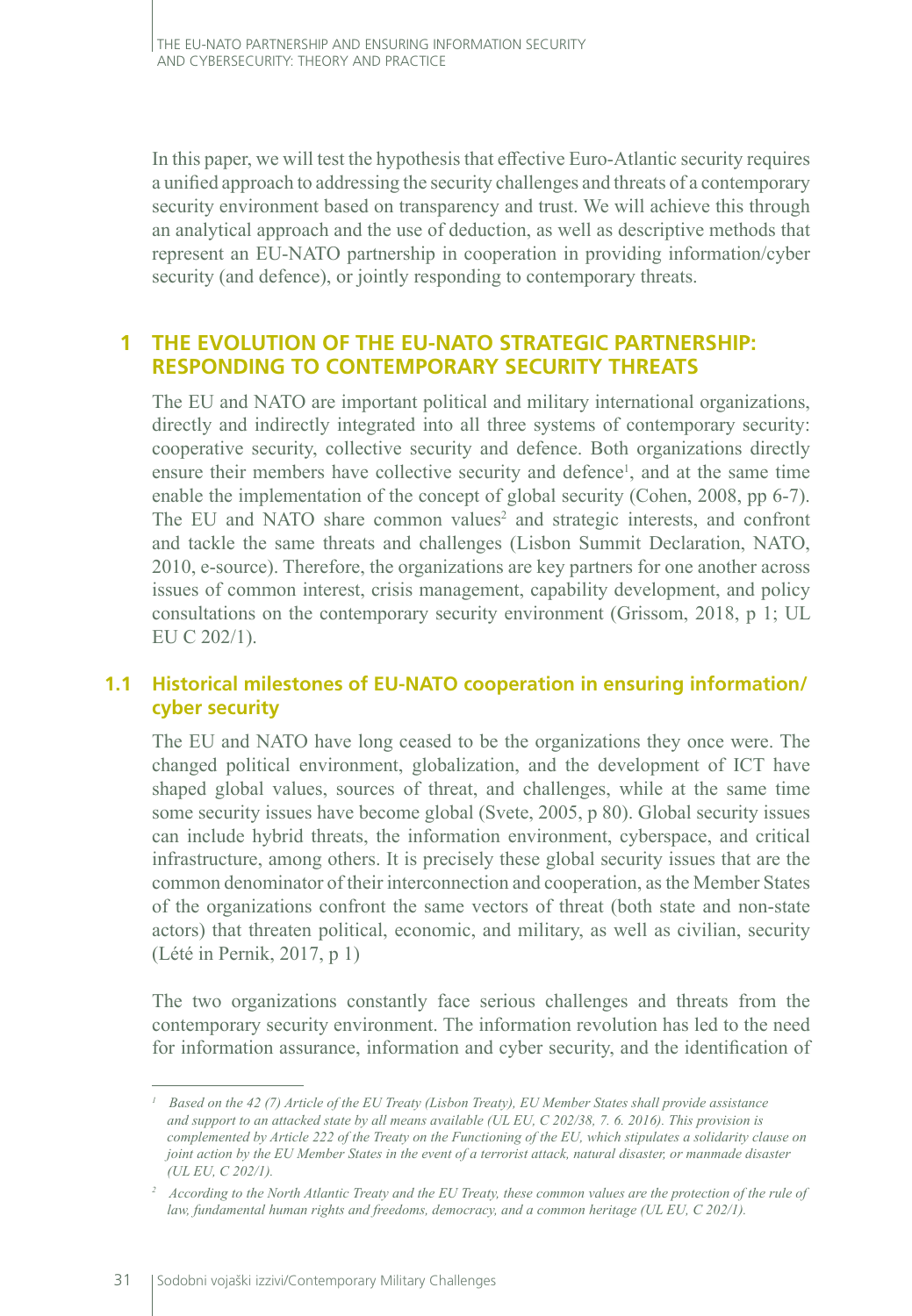new critical sectors of society. Herrmann named these sectors critical infrastructure systems<sup>3</sup> and categorized them as follows: 1. Telecommunications systems; 2. Banking/financial systems; 3. The water supply system; 4. The gas and oil supply and storage system; 5. Power plants and the electricity supply; 6. The transport system; 7. Emergency services; and 8. Government services (2001, pp 1-10). This type of identification of critical infrastructure systems has led to other forms of security, such as operational security, industrial security, technical security, information security, communication and computer security, cybersecurity, network and information security, and so on (ACO Security Directive, AD 70-1, 2012; ENISA overview of cybersecurity and related terminology, ENISA, 2017, p 6).

Although both organizations had identified cyber threats and challenges as early as 2002 (NATO) and 2003 (EU), informal political-strategic cooperation on cyberspace was only established in 2010 and 2011 at the EU-NATO level in response to computer incidents<sup>4</sup>. Their formal cooperation only began in 2016, with the signing of a Technical Agreement on cyber defence between NATO's Computer Incident Response Capability (NCIRC) and the EU Computer Incident Response Team (CERT-EU) (EU and NATO increase information sharing on cyber incidents, EEAS, 2016, e-source).

In the same year, the signing of the Technical Agreement was followed by the signing of the Joint Declaration in Warsaw on the renewed EU-NATO Strategic Partnership. The two organizations agreed that only together could they successfully counter today's global threats, including combating hybrid threats, cyber defence, and enhancing the stability of their partners and neighbours as their security is interconnected (Joint Declaration, EU, 2016, e-source). In 2016 and 2017, Annexes to this Joint Declaration were also adopted, setting out concrete measures to counter hybrid threats, operational cooperation (including maritime issues), cyber defence capabilities, the defence industry and research, exercises, capacity-building, and strengthening political dialogue (Council Conclusions on the Implementation of the Joint Declaration, EU, 2016, 2017, e-source).

The renewed Joint Declaration on the EU-NATO Strategic Partnership was adopted in 2018, reaffirming the implementation of the agreed objectives and goals from 2016. Since both organizations were facing multiple and evolving security challenges, a new commitment to deepening cooperation within the existing common proposals was agreed, including in responding to hybrid and cyber threats. In addition, a new Joint Declaration highlighted the promotion of a fair sharing of the burden, the

*<sup>3</sup> Today, these systems are called critical infrastructure, and they must be separated from information infrastructure. The concept of critical infrastructure is much broader and includes critical sectors, while the concept of information infrastructure is linked to the operation of critical infrastructure services (Svete, 2007, p 160). The critical infrastructure of the Republic of Slovenia involves: transport, energy supply and drinking water, finance, healthcare, food, environmental protection and communication information networks and systems (Official Gazette of the Republic of Slovenia, No 75/17).*

*<sup>4</sup> The computer incident response team can be CERT or CSIRT and is generally dedicated to responding to cyber incidents. (Defining Computer Security Incident Response Teams, US-CERT, e-source)*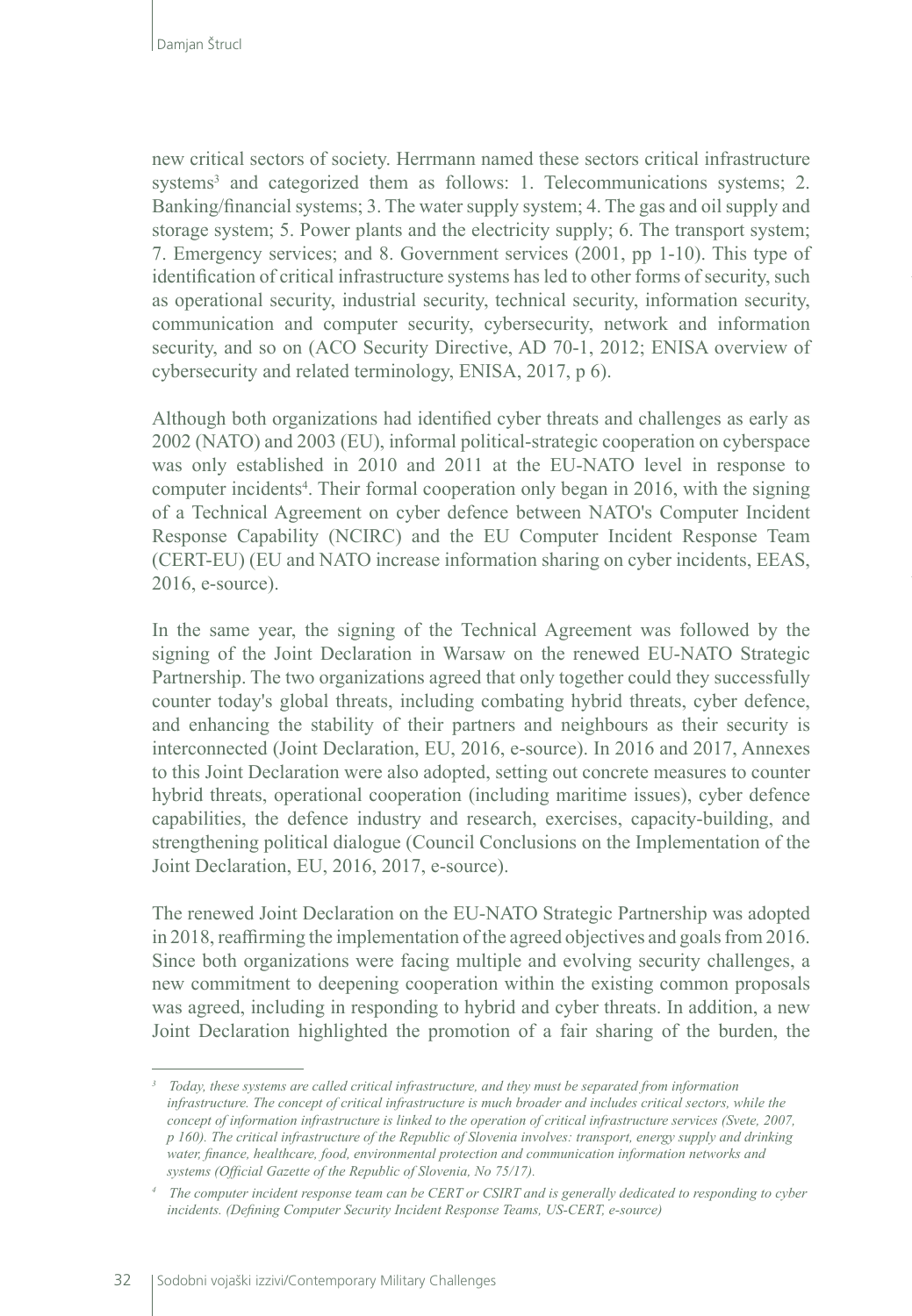benefits and responsibilities of the Allies, and the EU's commitment to prioritizing security and defence in future discussions on the next long-term EU budget (Joint Declaration on EU-NATO Cooperation by the President of the European Council, NATO, 2018, e-source).



# **2 AREAS OF EU-NATO COOPERATION**

A series of events have shown the true dimensions of the challenges to the information environment and cyberspace, including the cyber-attack on Estonia in 2007, the illegal annexation of Crimea in 2014, the hybrid war in Ukraine, and the 2016 US presidential election (Latici, 2020, p 4). In addition to the common values, all these mentioned events have at least one more shared feature: they have implications for the 21 countries that are members of both the EU and NATO. Of course, we should not ignore the fact that there are other, even more specific political-strategic reasons: 1. The EU needs NATO to ensure military security (NATO's policy of deterrence); 2. NATO needs an EU contribution to the development of European defence capabilities (Europe can become a more relevant transatlantic partner, which makes NATO stronger); 3. The two organizations need each other to confront hybrid threats (the EU has broader competencies); 4. Both organizations are needed to stabilize peace and security in the Euro-Atlantic area (the EU has "soft power" tools to support NATO's »hard power«); and 5. Both organizations need the cooperation of Non-Member States (states who are not members of both organizations) to ensure security in the region. (Latici, 2020, p 4; Raik in Järvenpää, 2017, pp 1-2)

In 2016, the organizations took a key step towards formalizing enhanced cooperation by signing a Joint Declaration, at the same time reaffirming their awareness of common challenges (Latici, 2020, p 4; Raik in Järvenpää, 2017, p 1). The enhanced strategic partnership sets out seven strategic objectives in the areas of operational cooperation, hybrid threats, cybersecurity, defence capabilities, defence capacity building, the defence industry and development, and exercises (Joint Declaration,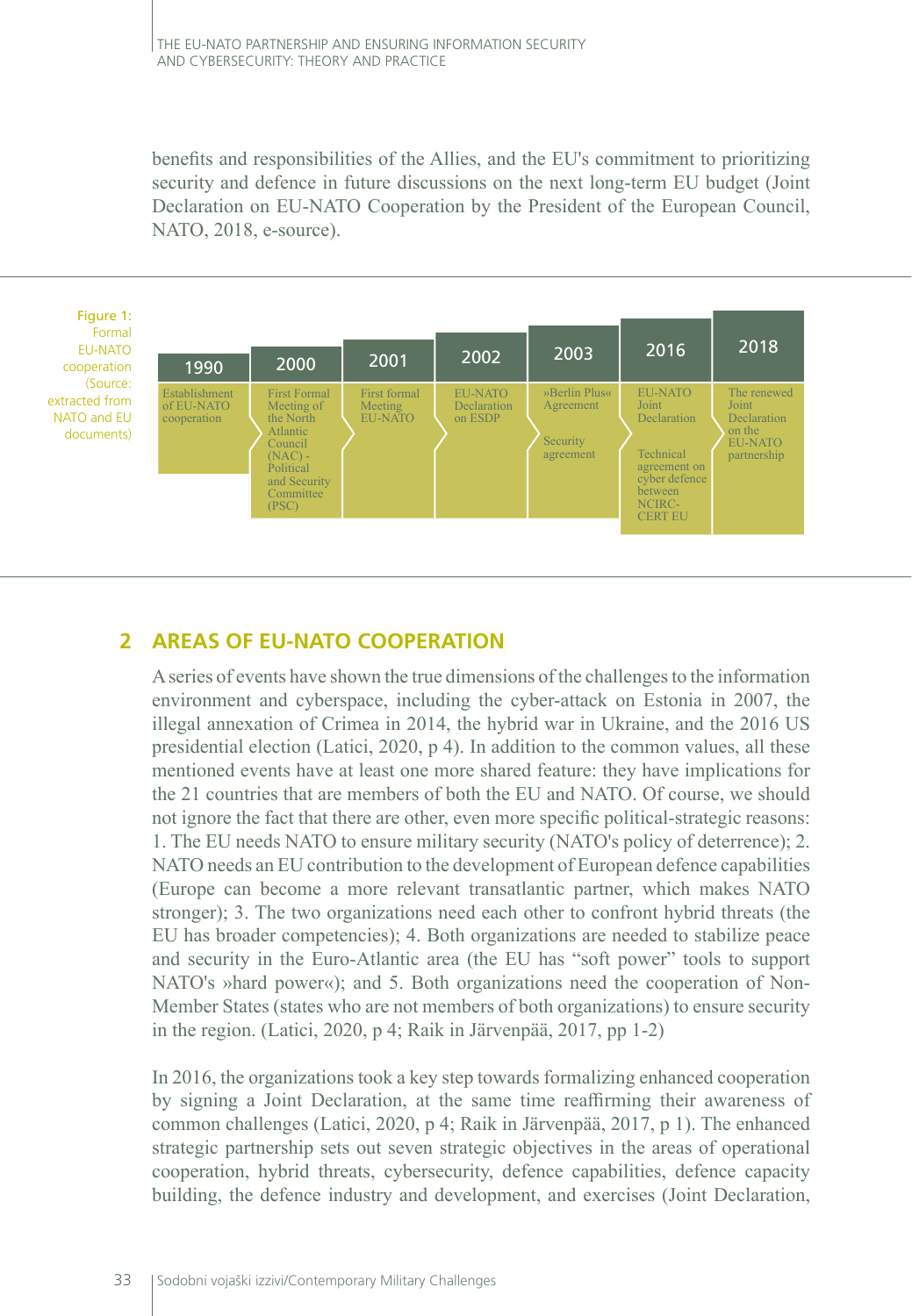EU, 2016, e-source). The Joint Declaration was followed by two Annexes with a total of 74 concrete measures to achieve the strategic goals, emphasizing that NATO remains the transatlantic framework for a strong collective defence and an essential security forum among the Allies. In any case, the strategic partnership is also important for the EU, as it enables more efficient development of the EU's defence capabilities and thus also strengthens NATO (Statement on the Implementation of the Joint Declaration, NATO, 2016, e-source).

#### **Political-strategic cooperation**

Political and diplomatic cooperation is the basis for the development of international relations and their formalization. This is also confirmed by the joint statement adopted in 2016, in which the organizations stressed the need to protect their common values and interests, which can be achieved through regular formal and informal meetings between the Political and Security Committee (PSC) and the North Atlantic Treaty Organization (NAC) and by enhanced cross-sectoral meetings of relevant committees and councils. (Statement on the Implementation of the Joint Declaration, NATO, 2016, e-source). Additionally, the need to fully involve non-EU Allies in political and diplomatic cooperation was also accepted, which is an important element in developing an international »comprehensive approach« to crisis management and operations. To this end, a decision has been taken to hold regular meetings on issues of common interest at the level of Foreign Ministers, Ambassadors, Military Representatives, and Defence Advisers. For more effective cooperation and coordination, cooperation mechanisms have also been established at all levels between NATO's International Military Staff and the EU institutions (European External Action Service (EEAS), European Defence Agency (EDA)<sup>5</sup>, the European Commission and the European Parliament) (NATO-EU Relations Fact Sheet, NATO, 2016, e-source; NATO-EU Relations Fact Sheet, NATO, 2019, e-source).

## **Operational cooperation**

The two organizations established operational cooperation as early as 2005 and 2006, when they set up liaison teams at the EU military staff and NATO's Supreme Headquarters Allied Powers Europe (SHAPE). The adoption of the Joint Declaration strengthened operational cooperation, as it agreed to establish mechanisms for permanent cooperation at all operational levels across all domains of warfare (land, air, sea, space, and cyberspace). In this way the cooperation will include all seven common objectives of the Joint Declaration<sup>6</sup>, both in the planning of joint actions

*<sup>5</sup> The EDA is responsible for the area of research and technology, and for cyber defence development. In addition, it provides support to the Member States in developing a skilled military cyber defence workforce, ensures the availability of proactive and reactive cyber defence technology, develops various courses, and raises awareness of CDSP operations (NATO Cyber Defence, EDA, 2020). For education, training, exercises, and evaluation (ETEE), a cybersecurity platform has been established, run by the European Security and Defence College (ESDC) (Cyber platform for Education, Training, Evaluation and Exercise (ETEE), EDA, 2018).*

*<sup>6</sup> Operational cooperation, hybrid, cybersecurity, defence capabilities, defence capacity building, defence industry, development and exercises (Joint Declaration, EU, 2016, e-source).*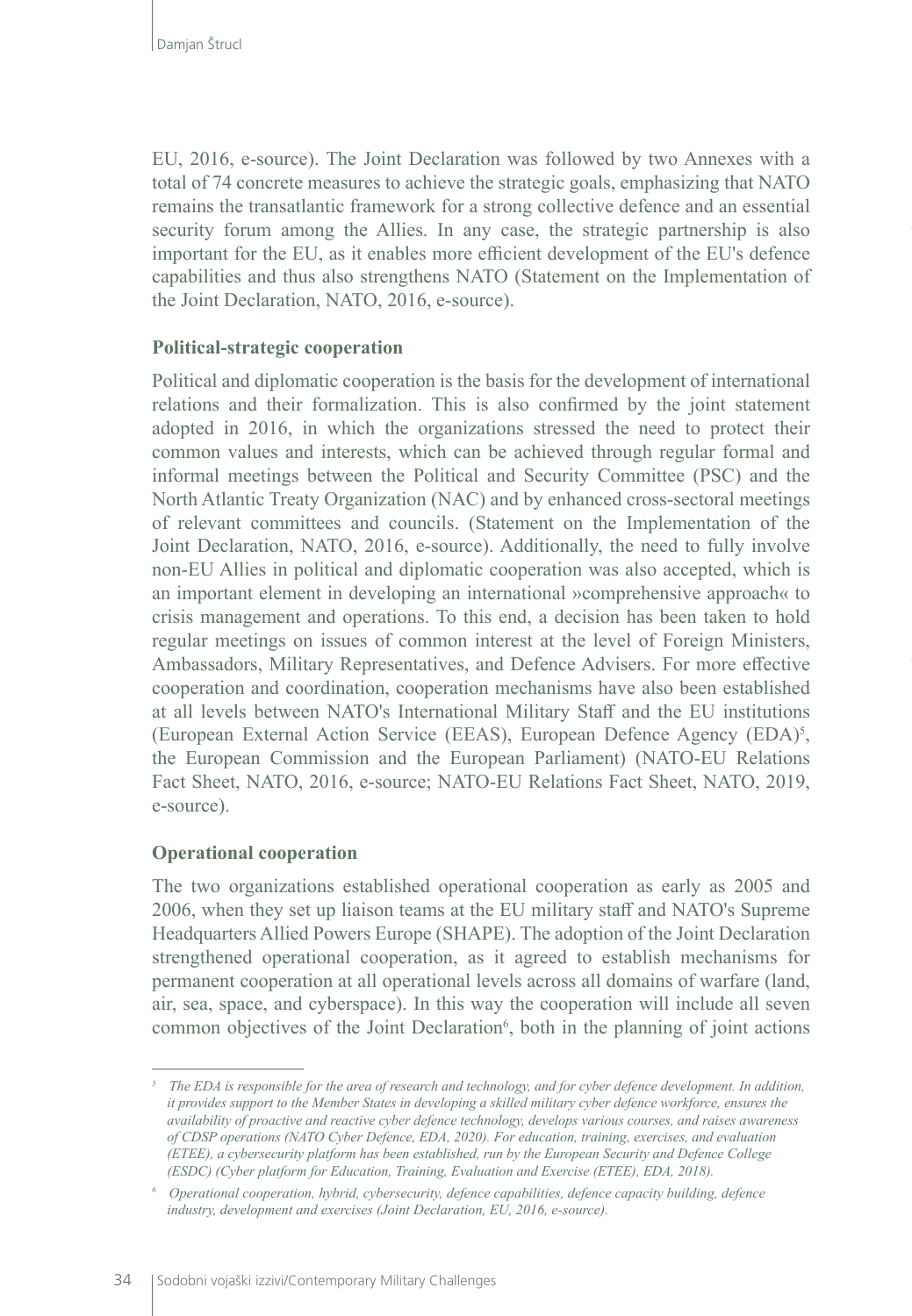and operations and in their implementation (Statement on the Implementation of the Joint Declaration, NATO, 2016, e-source).



#### **Countering hybrid threats**

Awareness of the dangers of hybrid threats and the importance of joint cooperation in countering them is one of the most important areas of both joint statements. Cooperation is based on the implementation and operationalization<sup>7</sup> of parallel procedures and manuals in the areas of web security, strategic communication (Stratcom<sup>8</sup>), crisis response, situational awareness, and building resilience. The European Centre of Excellence for Countering Hybrid Threats (Hybrid CoE) and the NATO Strategic Communications Centre of Excellence (StratCom CoE) have been identified as key actors in assisting Member States and the two organizations in responding to hybrid threats. In addition, the Hybrid CoE and the StratCom CoE, in cooperation with both military personnel, support Member States and both organizations in strengthening resilience to hybrid threats. In this regard, the following measures have been taken:

– Situational awareness and strategic communications encompass all five domains of space, including the information environment (social media), and cover the systematic exchange of information, analysis, and enhanced cooperation between

*<sup>7</sup> Operationalization: to make something useful and effective in the process; to make operational*

*<sup>8</sup> Stratcom – strategic communications are a coordination function at the strategic level, intended for the analysis and coordination of the communication and information capabilities of the adversary and the complex operational environment (LePafe, 2014, p 6).*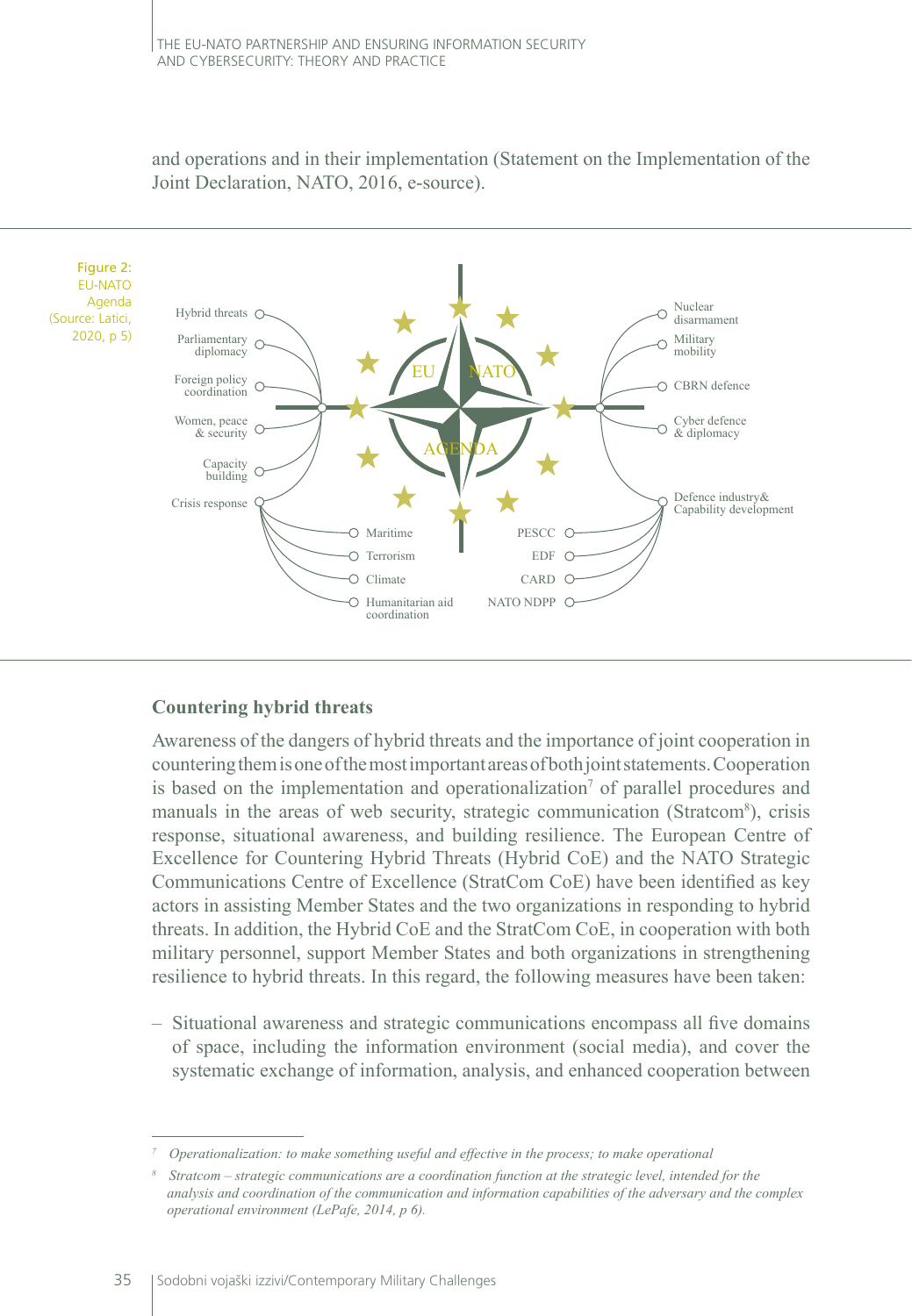the StratCom CoE and the EEAS Stratcom, and between the newly formed EU Fusion Cell and the relevant NATO entity;

- Crisis response is based on the synchronization of the EU crisis response processes, including the EU's Integrated Political Crisis Response (IPCR) arrangements and the NATO Crisis Response System;
- Strengthening resilience includes regular awareness and cross-reporting on resilience and defining criteria and guidelines for greater coherence between the EU Capability Development Plan (CDP) and the NATO Defence Planning Process (NDPP) (Statement on the Implementation of the Joint Declaration, NATO, 2016, e-source).

#### **Cybersecurity and defence**

Cyberspace, or the information environment, is a medium for the creation and implementation of hybrid, information, and cyber operations. The organizations agreed to strengthen cooperation in cybersecurity in the area of training and education, including participation in cyber exercises<sup>9</sup>. As an additional measure of cooperation, the exchange of cyber defence concepts was also defined, to promote the interoperability of cyber defence requirements and standards between the two organizations. Another important joint action is cooperation in research and technological innovation of cyber defence, which also enables the interoperability of standards, and is rational in terms of resource consumption (Statement on the Implementation of the Joint Declaration, NATO, 2016, e-source).

#### **Defence capabilities**

In a joint statement, the organizations adopted the principles of non-duplication and the complementary nature of capabilities. This can only be achieved by ensuring consistency of results between the NDPP and the CDP. The organizations also took additional measures related to complementing multinational projects/programmes developed within NATO Smart Defence and EU Pooling & Sharing, in areas of common interest (satellite communications, cyber defence, remote-controlled aviation systems, etc.) and in the field of standardization (Statement on the Implementation of the Joint Declaration, NATO, 2016, e-source). Through these measures, the two organizations have enabled the unified development of the defence capabilities of the Member States based on the same standards, which is particularly important in responding to modern security threats.

#### **Education, training, and exercises**

Education, training, and exercises are among the most important areas for strengthening a unified approach to confronting challenges in the modern security environment, concurrently leading to the rationalization of resources. The EU and NATO have agreed to conduct joint education and training in hybrid threats and cybersecurity, as well as to exchange exercise reports and lessons learned. Among

*<sup>9</sup> For example, the »Cyber Coalition« and »Cyber Europe« exercises.*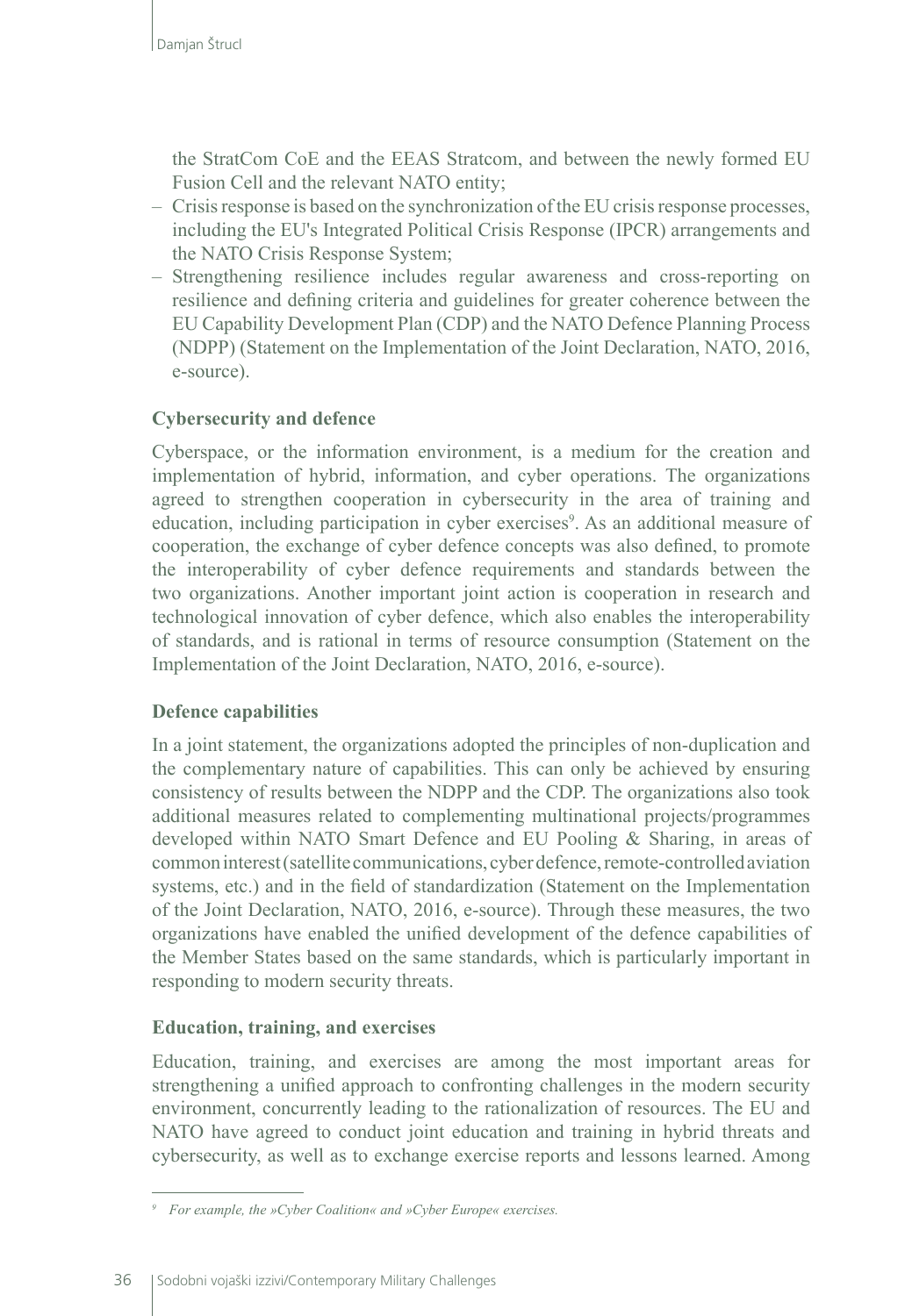the measures taken is the cooperation of the two organizations in exercises which include elements of hybrid and cyber threats, based on the principle of parallel and coordinated exercises (PACE), such as crisis response exercises (CMX) and »Cyber Coalition« (Statement on the Implementation of the Joint Declaration, NATO, 2016, e-source).

#### **Defence capacity building, the defence industry, and research**

This area of cooperation is based on both political-strategic cooperation measures and measures of a non-political nature. Political-strategic measures are aimed at enhanced formal and informal PSC-NCS cooperation and the strengthening of political dialogue, which are the basis for measures of a non-political nature at the operational level. The following were identified as concrete measures of a nonpolitical nature: 1. The identification of possible cooperation projects; 2. Exchange of knowledge between Centres of Excellence and professional staff; 3. Enhanced EU-NATO cooperation in research and technology; and 4. The use of existing forums to develop a dialogue between EU-NATO personnel in the defence industry (Statement on the Implementation of the Joint Declaration, NATO, 2016, e-source).

Political-strategic measures are thus aimed at enhanced formal and informal cooperation between the PSC-NCS and the strengthening of political dialogue, which are the basis for the implementation of non-political nature.

## **2.1 From theory to practice**

Monitoring the implementation of the adopted documents is only possible if the implementation of the enclosed provisions/agreements themselves is monitored, which both organizations are aware of. However, just because something is written, does not mean it is done. The actual implementation of the measures demonstrates how seriously the two organizations have taken the agreement, and how credible a partner they are to each other and the Member States. This is also demonstrated by the fact that despite an agreement to produce reports on an annual basis, the organizations produced the first three reports at half-yearly intervals (June 2017, November 2017, May 2018) and only the last two at annual intervals (June 2019, June 2020) as agreed. In writing this, the author would like to emphasize that the discussion is limited to those essential measures that are related to the information environment and cyberspace.

#### **Political-strategic cooperation**

None of the five reports contain concrete actions taken in this area, but set out general findings of progress, such as strengthening the EU-NATO strategic partnership, common values and interests, burden-sharing, common challenges and threats, strengthening the ESDP, and complementarity between the two organizations (1 - 5 Progress Report on the Implementation of the Common Set of Proposals endorsed by NATO and EU Councils on 6 December 2016/2017, NATO/EU). This is considered normal, as the political-strategic level provides guidelines to be implemented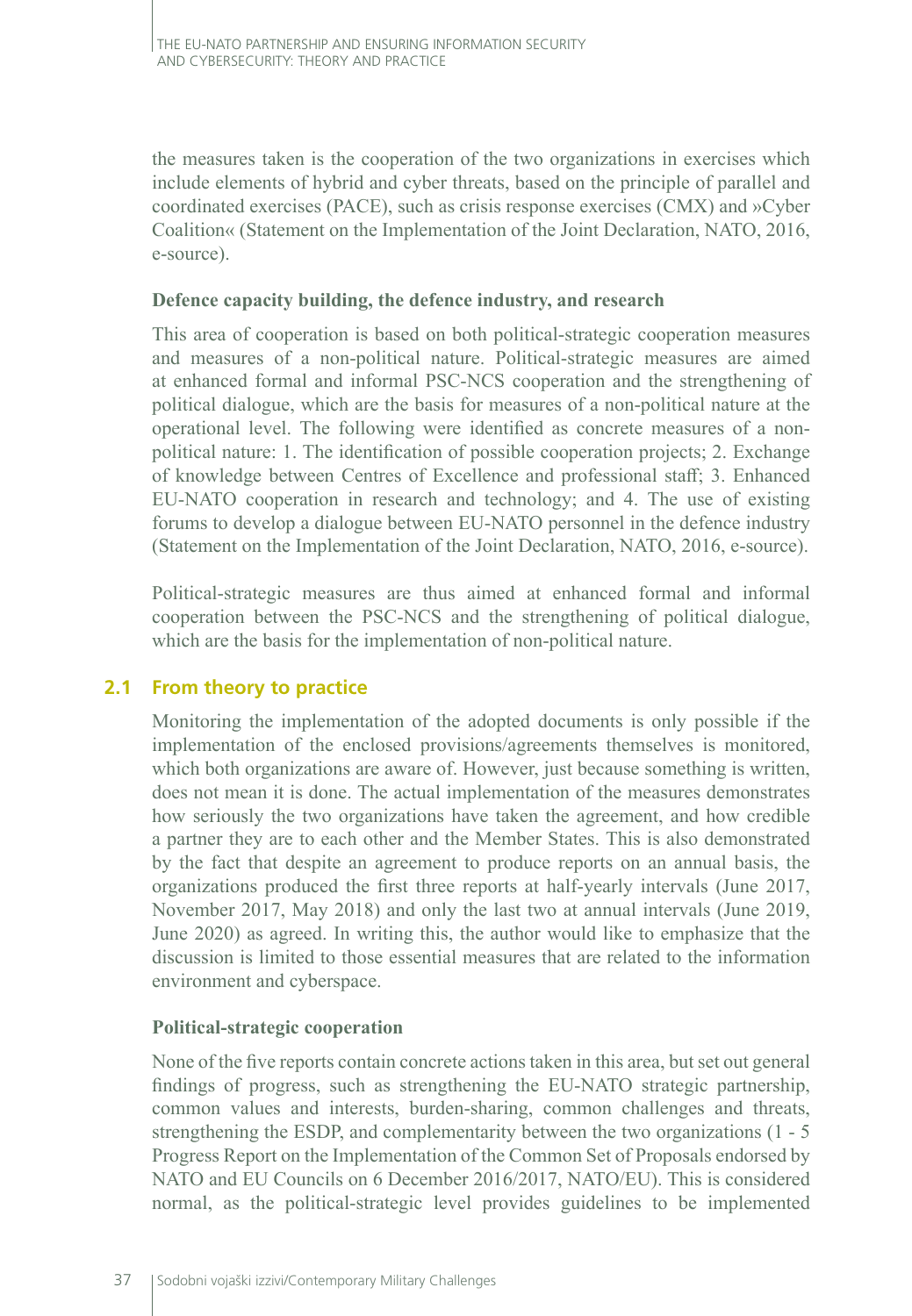at the operational level. The policy-strategic guidelines thus assist planning for mutual cooperation at the operational level. This is confirmed by the second and third reports, which state that the PSC-NAC's regular bilateral dialogue on issues of common interest has become the norm, resulting in clear political commitment and increased transparency in developing the capacity of multinational projects and programmes (Ibid.). This shows that political-strategic cooperation is also crucial in building trust and ensuring mutual transparency.

#### **Countering hybrid threats**

Both organizations focused their first activities on actively involving the EU in the planning of CMX 17, which aimed to test the sustainability of jointly agreed measures on hybrid threats. The Hybrid CoE, the EU Hybrid Fusion Cell, and the NATO Hybrid Analysis cell have now been established. The newly formed entities represent the first step towards a better overview of the joint situational picture, especially since cooperation between Stratcom groups was also established at the same time. The organizations paid special attention to active communication between the two military staffs in the Stratcom area, especially in the areas of media and disinformation, exchange of analyses, and capacity development (1 - 5 Progress Report on the Implementation of the Common Set of Proposals endorsed by NATO and EU Councils on 6 December 2016/2017, NATO/EU).

At the end of 2017 the Hybrid CoE reached operational capacity, which in turn led to active cooperation between the Hybrid CoE, the EU Hybrid Fusion Cell, and the newly formed NATO Hybrid Analysis cell, as well as between the EU's Single Intelligence Analysis Capacity and NATO's Joint Intelligence and Security Division. The Battlefield Information Collection and Exploitation System (BICES)<sup>10</sup> network has also been set up between the EU and NATO. As a result of this cooperation, the first parallel and coordinated report was produced, and is still being produced in the same way today. The need for active cooperation between the two organizations in this field was also confirmed, as this ensures that the implication of hybrid threats is coherently addressed in the CDP and the NDPP (Ibid.).

Following the active participation of these entities, a review of cooperation in the areas of early warning and situational awareness, Stratcom and communication, crisis response, cyber defence, energy security, resilience and deterrence was carried out. The first step in the fight against terrorism was also taken, when NATO was invited to participate in Europol meetings (Ibid.).

Nevertheless, in the author's view, the NATO Cyber Operations Centre is currently lacking in the fight against hybrid threats. Cyberspace can be used as a key tool to achieve an adversary's goal, whether political, economic, or military, and hybrid threats can be carried out in or through cyberspace.

<sup>&</sup>lt;sup>10</sup> BICES is a multinational intelligence system that provides intelligence to NATO and its Member States (Tolga, *B., I.; Faith-Ell, G., 2020, p 30).*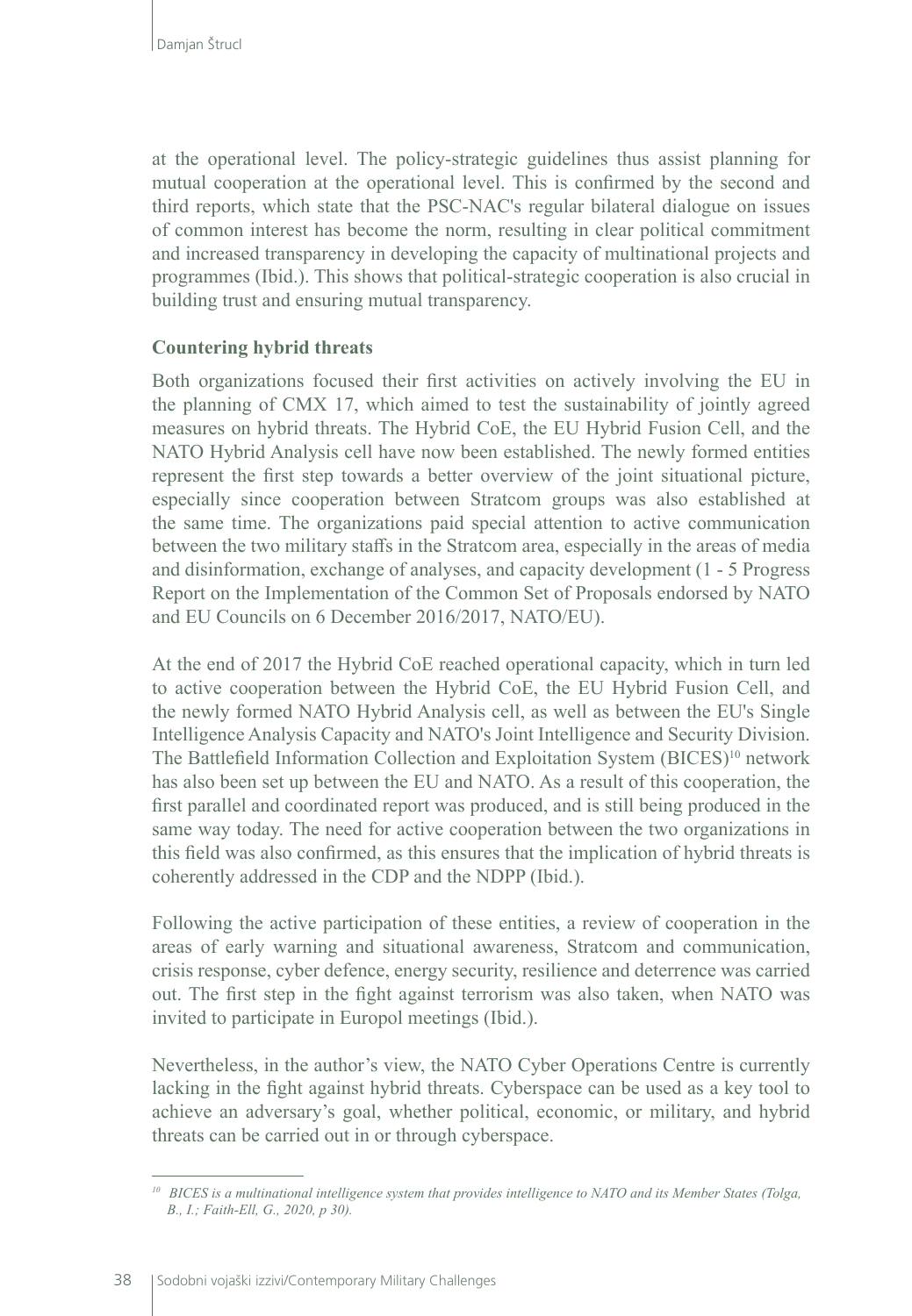#### **Cybersecurity and defence**

In the area of cybersecurity and defence, the following measures were taken: the implementation of the NCIRC/CERT-EU technical agreement; cooperation in the exchange of concepts, threat indicators, ad hoc exchange of threat warnings, and threat assessments; closer cooperation between response groups; and cross-cutting meetings focused on crisis management, cyber diplomacy, the EU cyber diplomacy toolbox, and NATO's cyber defence efforts. A EU-NATO consultation meeting was also held to discuss the NATO Cyber Defence Pledge, the EU Joint Report on Resilience, Deterrence and Defence, and the presentation of key EU cyber defence capability development projects. The main objectives of these measures were to avoid duplication of defence capacity, and it was also agreed that the Malware Information Sharing Platform (MISP) would become an operational tool for the two organizations to exchange information on cyber incidents (1 - 5 Progress Report on the Implementation of the Common Set of Proposals endorsed by NATO and EU Councils on 6 December 2016/2017, NATO/EU).

#### **Defence capabilities**

In this area, the two military staffs conducted a review on the CPD and the NDPP to ensure coherence between the two plans and to avoid duplication of defence capabilities. It has been highlighted that the Member States have only one set of their own (national) military forces, and military staff should strive to ensure coherence between the two planning processes, so the military staff agreed that regular contacts and information exchange should become the norm to avoid duplication of existing capabilities (Ibid.). This approach confirms the stated objective of the complementarity of defence capabilities and the rationalization of resources set out in the Joint Declaration.

#### **Education, training, and exercises**

The organizations have also made progress in the area of education, training, and exercises. Education and training was mainly focused on strengthening complementarity and exchanging best practice, with the NATO Hybrid CoE and CCDCOE being the most involved. Education took place mainly in the form of workshops, while training took place mainly in the form of exercises. The CMX exercise, which successfully completed the PACE concept, stands out, as it has proved to be a key element of EU-NATO cooperation in strengthening resilience to and combating hybrid threats. Specifically, the purpose of this concept and exercise was to achieve cooperation in four areas: early warning/situational awareness, Stratcom, cyber defence, and crisis prevention and response (1 - 5 Progress Report on the Implementation of the Common Set of Proposals endorsed by NATO and EU Councils on 6 December 2016/2017, NATO/EU).

Cooperation in cybersecurity and defence exercises has also been strengthened. The EU has joined the NATO Trident Juncture; Trident Jaguar; the Cyber Coalition, and the Coalition Warrior Interoperability Exercise, and NATO took part in the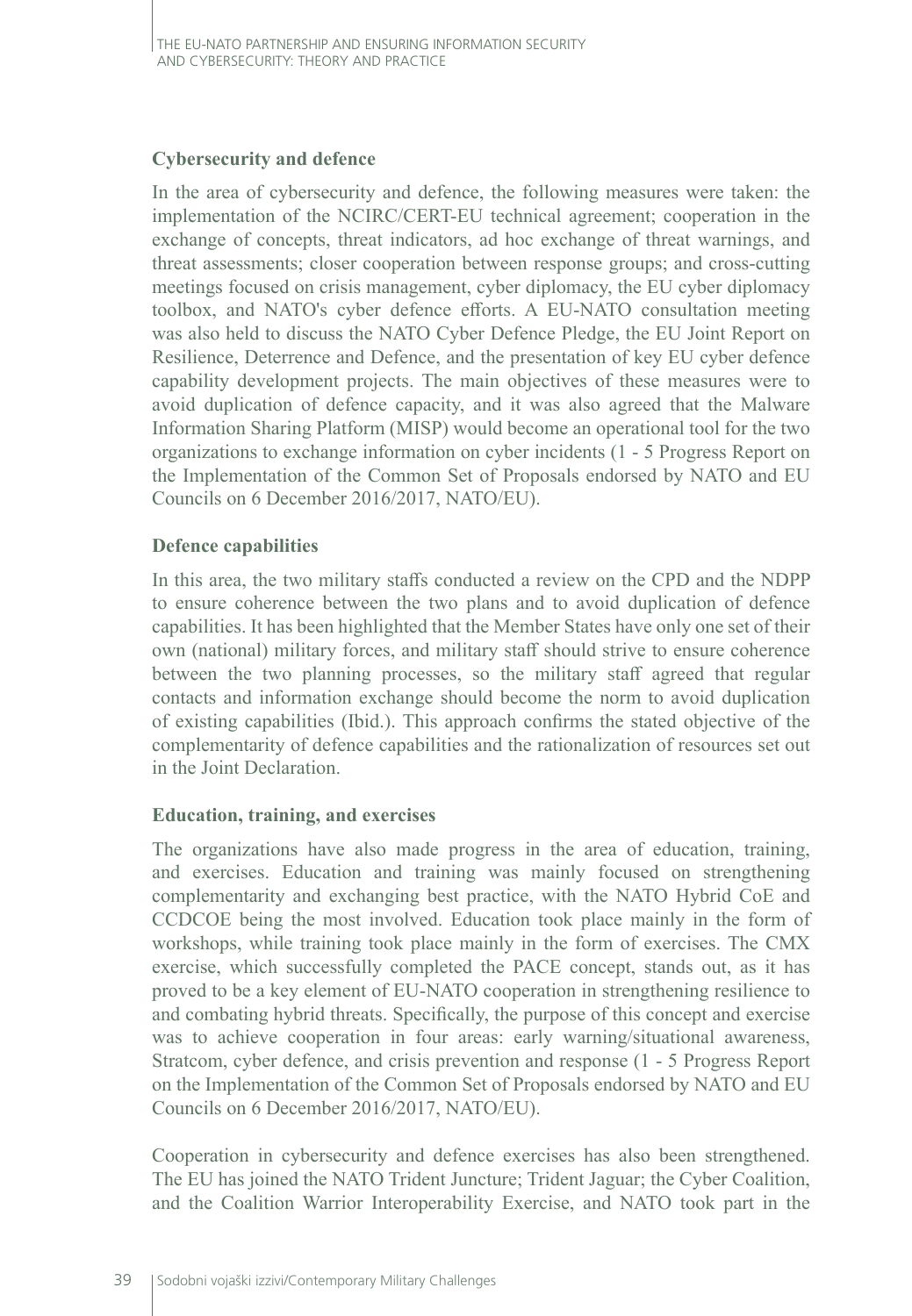MILEX exercise (Ibid.). These exercises do not only serve as training, but also for the exchange of experience and practical knowledge. They are a priceless source of practical knowledge and experience, and at the same time the best way to test tools and documents in place.

#### **Defence capacity building, the defence industry, and research**

In the area of the defence industry and research, the EU and NATO have set up a mechanism to develop a dialogue on industrial aspects, focusing on specific areas of common interest such as small and medium-sized enterprises (SMEs). Recent dialogue in this area has intensified, especially on supply chain and innovation issues, with a focus on ICT. This enhanced dialogue led to the presentation of the EU Cyber Security and Defence Package within the European Defence Fund, and NATO introduced the MISP (1 - 5 Progress Report on the Implementation of the Common Set of Proposals endorsed by NATO and EU Councils on 6 December 2016/2017, NATO/EU).

Bilateral consultations have also been held between NATO Allies and EU members, and between NATO partners and EU partners, and the adoption of common standards has been agreed, for which the Material Standardization Harmonization Team is responsible. Maintaining regular contacts between the military headquarters has prevented unnecessary duplication of international projects and initiatives, resulting in the coordination of 38 of 47  $PESCO<sup>11</sup>$  projects with NATO (Ibid.).

Some measures have also been implemented in the field of innovation, especially in energy and artificial intelligence. Data exchange has been established between the EDA and the NATO Innovation Hub, and between the NATO Science and Technology Organization (STO), the European Commission, and the EDA (Ibid.).

## **3 CHALLENGES OF THE EU-NATO PARTNERSHIP: COMMON TERMINOLOGIES**

Although both organizations emphasize the importance of a common and unified approach in responding to contemporary security threats, we note that the organizations do not use uniform terminology. The importance of terminology in the contemporary security environment was pointed out by Futter et al., who argue that there are no uniform definitions and understanding, especially with regard to security in cyberspace (2018, p 201; Schatz, D et al., 2017, pp 53-54). Noor took the same view, pointing out that even if we all speak the same language, we do not all

*<sup>11</sup> PESCO - Permanent Structured Cooperation. Under PESCO, two of the 17 flagship projects related to cybersecurity are: 1. the EU Malware Information Sharing Platform (MISP) and 2. the EU Cyber Rapid Reaction Team (CRRT) (EEAS, ESDC/Cyber Platform: Inauguration Ceremony, EEAS, 2018). The first CRRT was prepared under the lead of the Netherlands in 2019. In March 2020, six Lithuanian-led countries signed a memorandum on the CRRT, by which Lithuania, Estonia, Croatia, Poland, the Netherlands, and Romania agreed on mechanisms of operation, legal status, role, and procedures (Cyber Rapid Response Team established by six EU countries, the Lithuania Tribune, 2020).*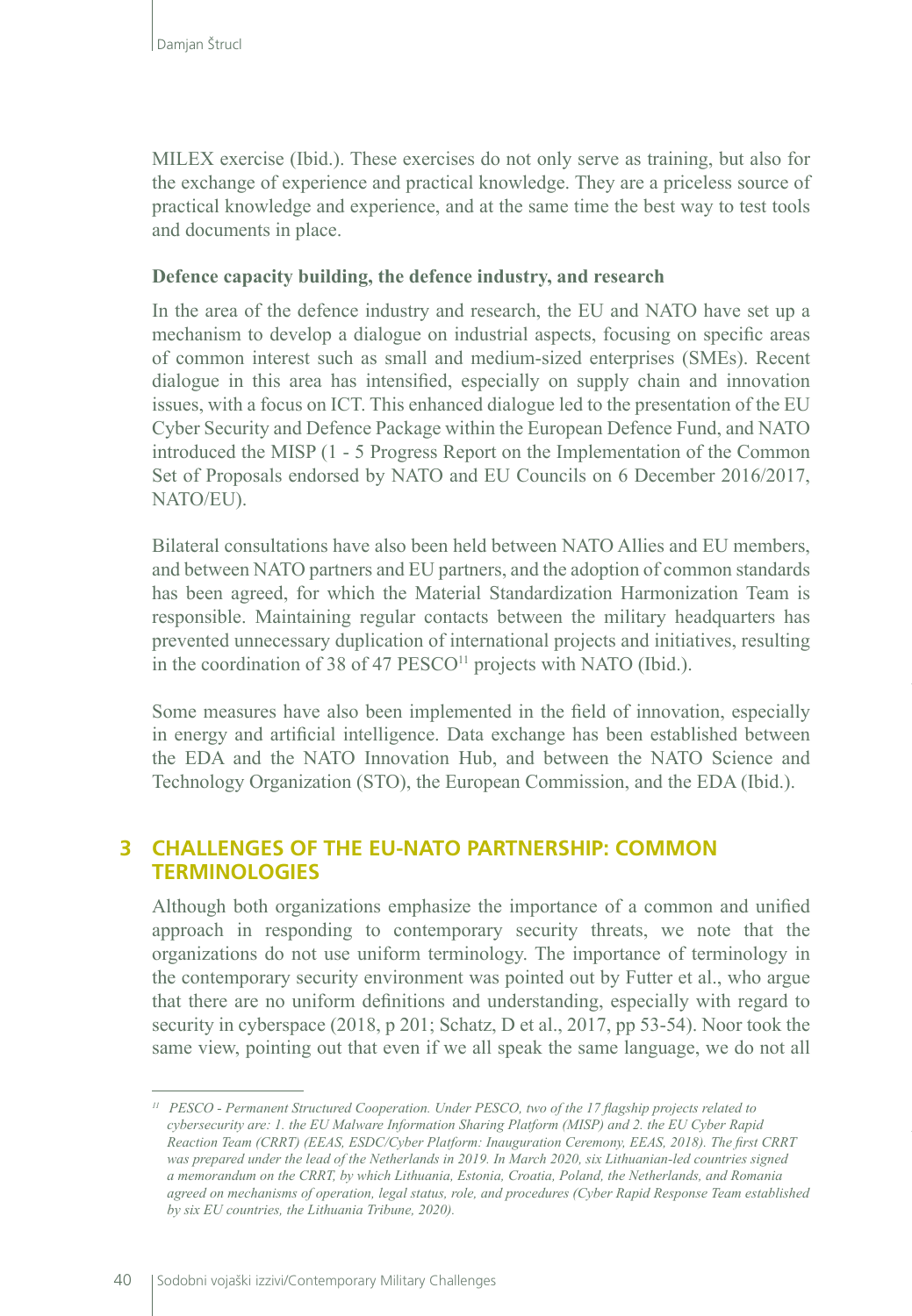understand terminology equally (Noor, 2021, Tallinn Winter School in Diplomacy, e-source).

At the same time, there are also language barriers, where the meaning and understanding of a term may be lost in translation. In addition to the already known international legal gaps (e.g. the application of international law, norms, measures, etc.), therefore, the common understanding of terminology presents an additional challenge to a common and unified approach to facing the global challenges of the two organizations.

In reviewing EU and NATO documents from the cyber defence perspective, we analyzed the Allied Joint Doctrine for Cyberspace Operations (AJP-3.20. Conduct of Operations - AJP-3, edition C, version 1) and the European Union Agency for Cybersecurity (ENISA) documents, as the main organization of EU cybersecurity. In the comparisons, we focused only on the essential terms that form the basis for a unified approach in the contemporary security environment.

#### **Information environment**

The information environment is not defined in EU documents, although this term is mentioned in some of them. Although the EDA commissioned the implementation of the EU Capability Development Analysis Plan until 2035, highlighting the importance



*<sup>12</sup> Until November 2012, the term Computer Network Operations was used instead of the term cyber operation. The following terms were also changed: Computer Network Attack, Computer Network Defence and Computer Network Exploit (Glossary, NIST, 2021, e-source).*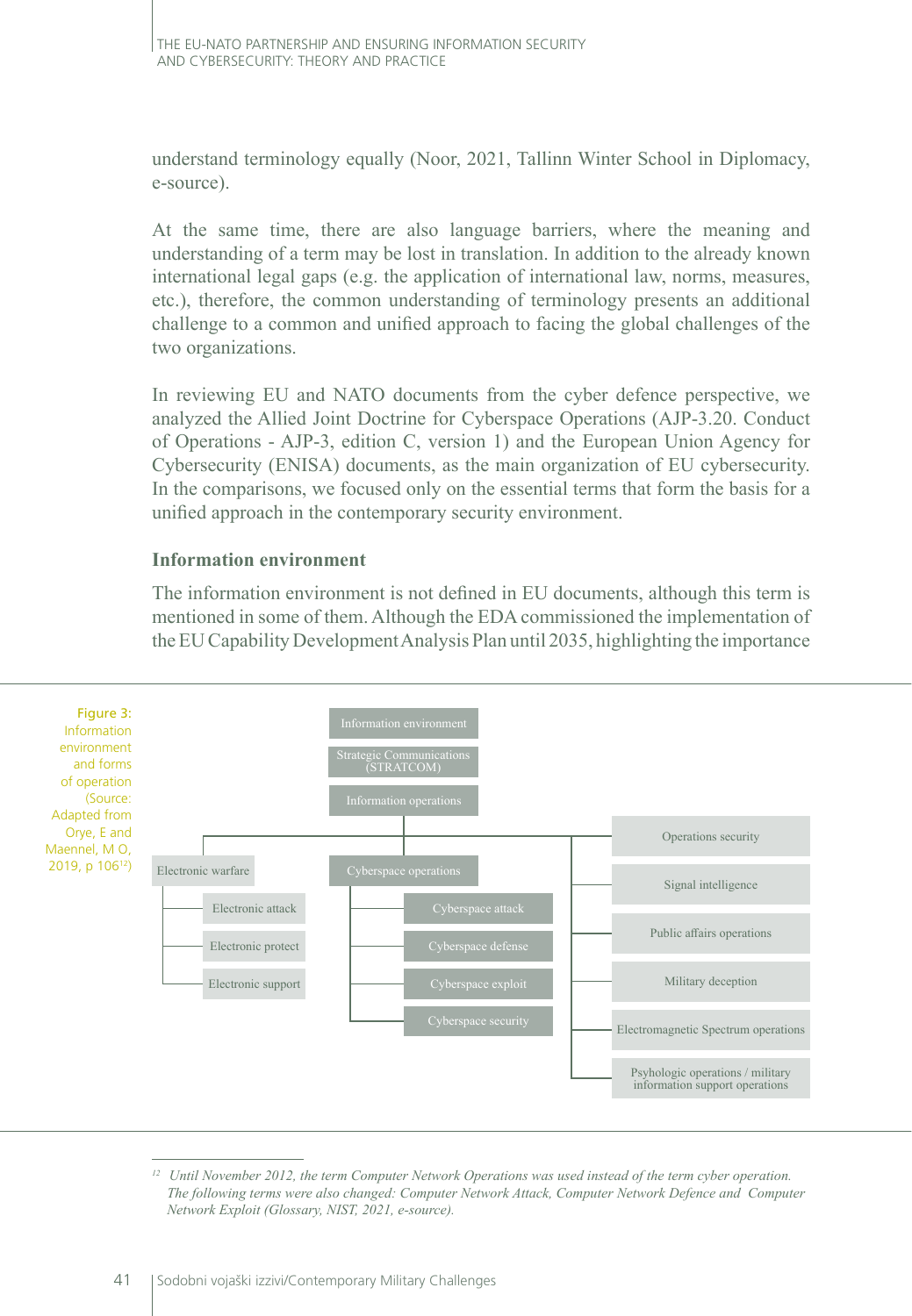of understanding the information environment (Kepe et al., 2018, p 22), the definition itself could not be found. Within NATO documents this term is identified in AJP-3: "*A composite of the information itself, the individuals, organizations and systems that receive, process and convey the information, and the cognitive, virtual and physical space in which this occurs*," (AJP-3, p LEX-6).

This raises the question of how the EU understands the information environment, which in general terms represents the interaction between social networks and cyberspace. This issue is very important from the point of view of combating hybrid threats, as by sharing a common understanding of the information environment, organizations can develop more effective resilience to hybrid threats.

## **Cyberspace**

Understanding cyberspace is as important as understanding the information environment, especially in terms of international law and the exercise of sovereign power by states. For comparison, we looked at the definition of ISO 27023, which defines cyberspace "*as a complex environment resulting from the interaction of people, software and services on the Internet, supported by worldwide distributed physical information and ICT devices and connected networks*" (ISO/IEC 27032, 2018, p VI).

ENISA defines cyberspace somewhat differently. Its definition encompasses all three layers of cyberspace: "*the time-dependent set of tangible and intangible assets which store and/or transfer electronic information*" (ENISA overview of cybersecurity and related terminology, ENISA, 2017, p 6).

NATO defines cyberspace similarly to most experts and the International Telecommunication Union (Probert, 2019, p 69), and has identified two definitions:

- Cyberspace is "*the global domain consisting of all interconnected communication, information technology and other electronic systems, networks and their data, including those which are separated or independent, which process, store or transmit data*" (NATO, AJP-3.20, p 4).
- "*Cyberspace is the virtual, non-physical domain formed by all information technology systems interconnected on a global scale*" (NATO, AJP-3, p C-3).

Thus, we are again faced with the same problem in defining the information environment, specifically in how organizations understand cyberspace. Different understanding of cyberspace influences the formulation of other definitions concerning the cyber domain, and thus the building of resistance to cyber threats, or cyber operations.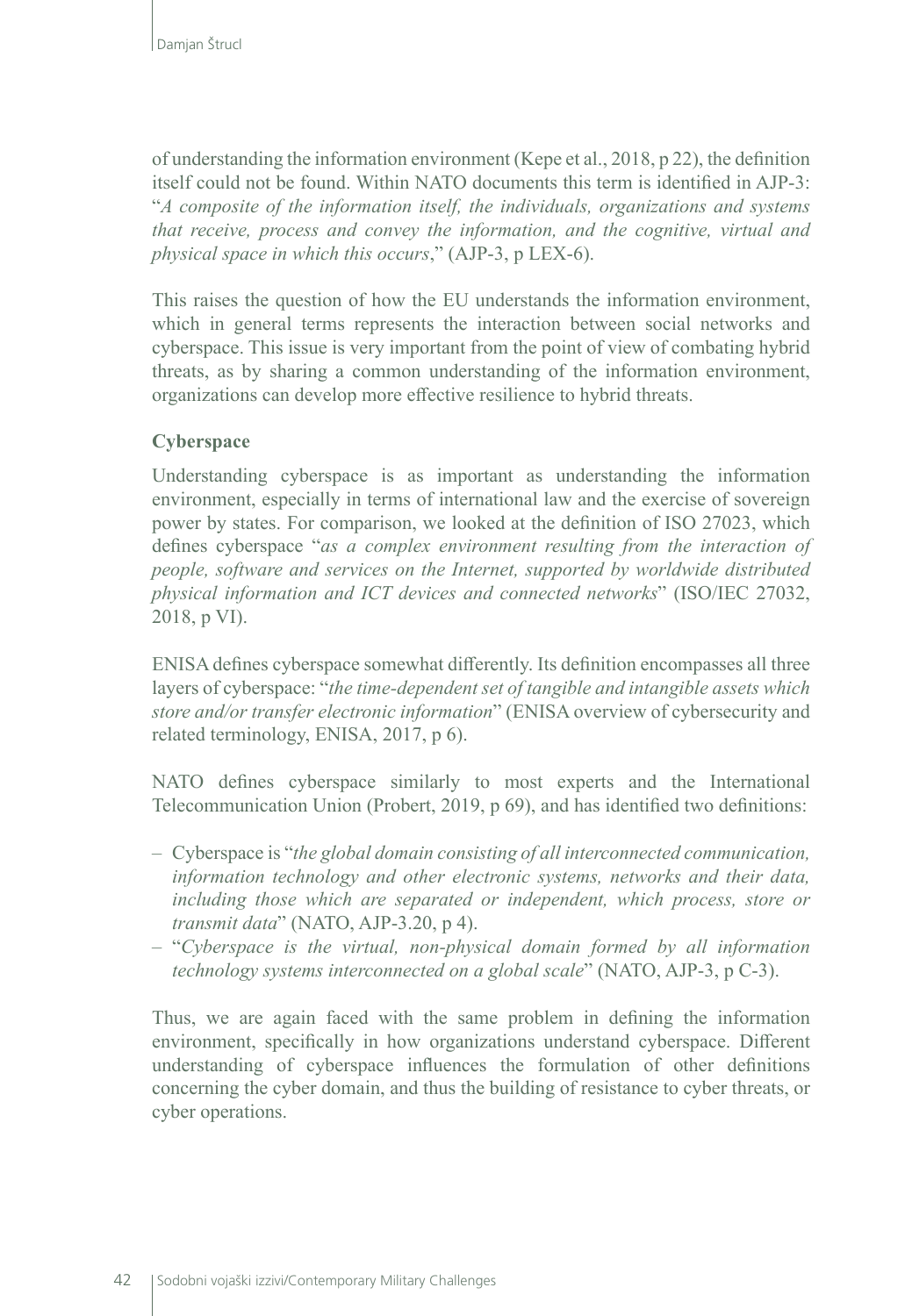#### **Information Security**

The NATO definition of information security is not covered in any of the aforementioned documents, but is covered by the NATO Security Directive of the Joint Operations Command and in the Security document within NATO. Instead of the term "information security", NATO uses the abbreviation "INFOSEC" and the term Information Assurance, which means the protection of all information inside/outside<sup>1</sup> information systems and networks, including other forms of security: physical, documentary, communication, computer, industrial, physical and security of operations (ACO Security Directive, 2012; Security within NATO, NATO, 2020). The EU´s information security is defined in different way, as ENISA states that information security is a classic information security model that defines three objectives: confidentiality, integrity and availability (ENISA overview of cybersecurity and related terminology, p 6). NATO has a similar definition, but instead of information security the term CIS (Communication and Information System) security is used, which is "*the application of security measures for the protection of communication, information and other electronic systems, and the information that is stored, processed or transmitted in these systems concerning confidentiality, integrity, availability, authentication and non-repudiation*" (Security within the NATO, NATO, 2020); this follows the ISO 27000 definition of a standard (ISO/IEC 27000, 2018, p 12). This type of definition is also defended by Longley et al. (1992, p 268), from which we can logically conclude that cybersecurity is a subset of information security. However, ENISA has taken a different definition, namely that information security and network and information systems are subsets of cybersecurity and related terminology (ENISA, 2017, p 6).

## **Cybersecurity**

The definitions of the two organizations also differ in defining cybersecurity. ENISA uses two definitions of cybersecurity in one document:

- 1. "Comprises all activities necessary to protect cyberspace, its users, and impacted persons from cyber threats";
- 2. "Covers all aspects of prevention, forecasting; tolerance; detection; mitigation, removal, analysis and investigation of cyber incidents".

Considering the different types of cyberspace components, cybersecurity should therefore cover the following attributes: "availability, reliability, safety, confidentiality, integrity, maintainability (for tangible systems, information and networks), robustness, survivability, resilience (to support the dynamicity of the cyberspace), accountability, authenticity and non-repudiation (to support information security)" (ENISA Overview of Cybersecurity and Related Terminology, 2017, p 6).

*<sup>1</sup> Includes physical and digital information.*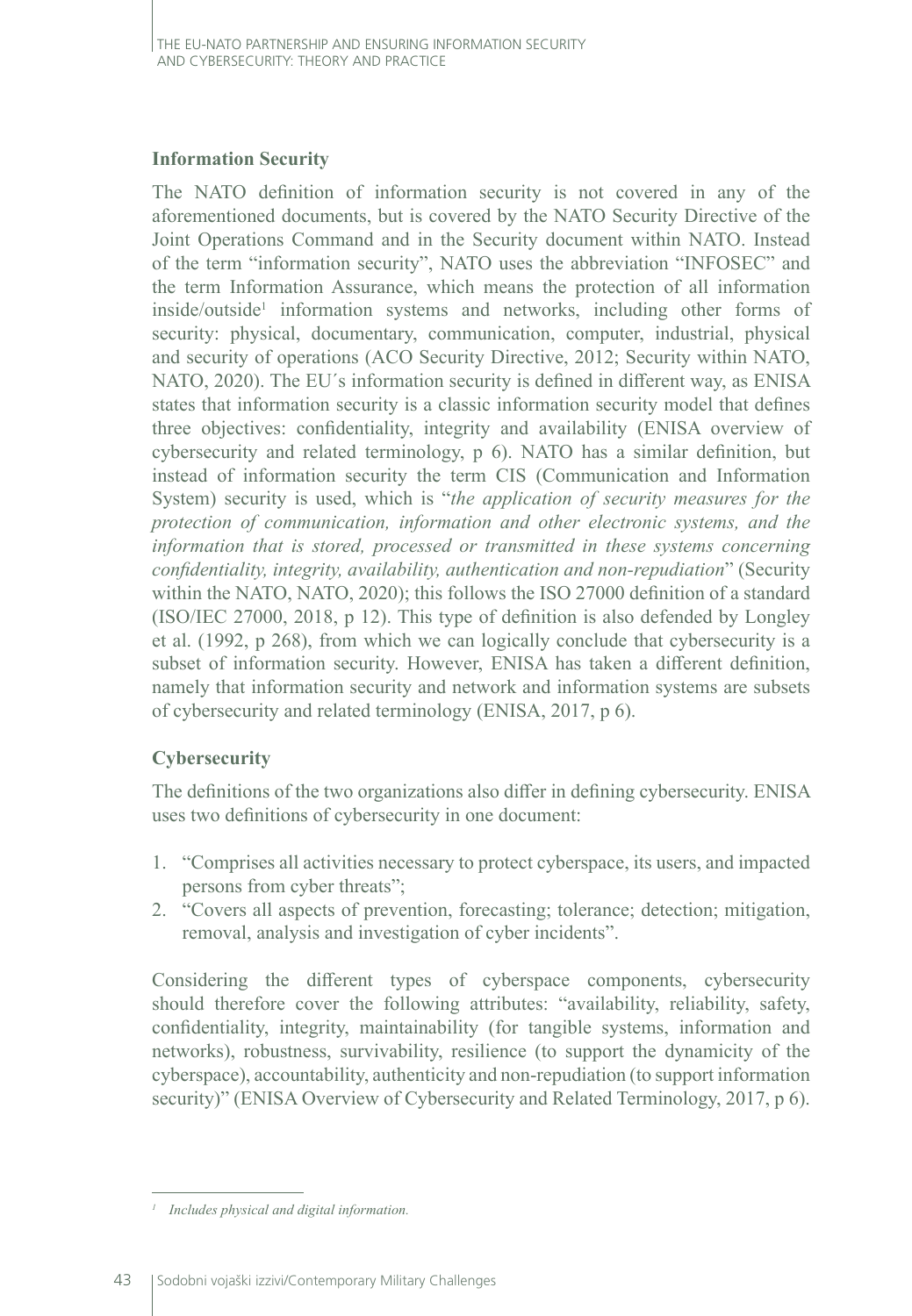NATO defines cybersecurity in a much simpler way, namely as "the application for the protection of communication, information, and other electronic systems, and the information that is stored, processed or transmitted in these systems with respect to confidentiality, integrity, availability, authentication and non-repudiation" (NATO, AJP-3.20, p 4). However, the NATO definition does not include all layers of cyberspace, as a social (human) layer is not included.

Over the past two decades, digital technology has become the backbone of modern society while society, in kind, has become simultaneously very vulnerable and resilient to modern security challenges. The information environment and cyberspace have created new security challenges and threats that cannot be tackled individually, with consequences spreading globally. These consequences may be completely nonkinetic or kinetic in nature, but may also be a combination of both, depending on the level of resistance achieved against modern threats. **Conclusion**

> The EU and NATO are aware of the contemporary security environment, which consists of all the domains of warfare, and whose hazard vectors are the same for both organizations. This awareness has been steadily strengthened for a long time, which has led to the signing of a joint declaration on a deepened strategic partnership. Both organizations have agreed that only joint efforts can lead to greater resilience to hybrid and cyber threats to the two organizations and their Member States, considering all the domains of warfare.

> Both adopted agreements set clear objectives and goals for the EU-NATO Strategic Partnership, and 74 adopted measures made these goals concrete. The analysis showed that both organizations undertook the agreement with the utmost seriousness in all areas of common interest: political-strategic, operational and hybrid cooperation, cooperation in cybersecurity, development and capacity building, and industry and innovation. The pace of cooperation was found to have accelerated, with the greatest progress being made in implementing joint measures to combat hybrid threats, cybersecurity and defence, and capacity building, as the aim was not to duplicate but to complement capabilities. However, such efforts are also key to a fair sharing of the burden and the benefits and responsibilities between the organizations, or between the Member States of both organizations.

> Despite a large number of implemented measures, some open questions remain, primarily concerning definitions and terminology. Terminological differences are present in all areas. The most worrying is the diametric nature of the understanding of information or cybersecurity. Such discrepancies can lead to different resilience and capacity building, both in the Member States and in organizations, and make it impossible to implement the principle of non-duplication and complementarity. Another open issue is the application of Article 5 and non-Article 5 of the North Atlantic Treaty, or Articles 42 and 43 of the Treaty on the EU and Article 222 of the Treaties on the Functioning of the EU. The latter issue is of an international legal nature, but the organization could also act in this area, which would provide insight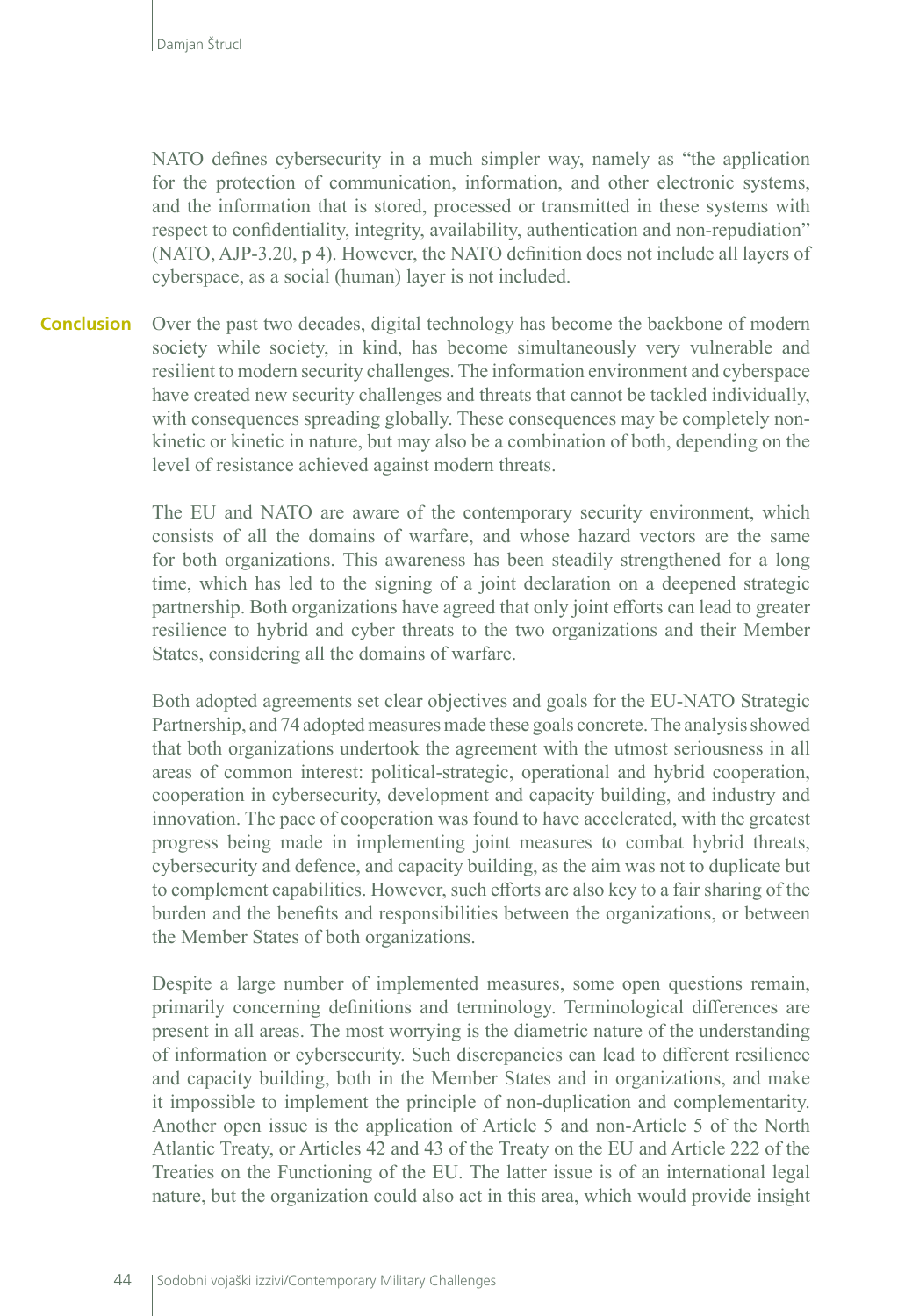into how the Member States understand the application of international law in the case of hybrid and cyber threats.

#### **Bibliography**

- *1. ACO SECURITY DIRECTIVE, AD 70-1 (2012). Belgium: Supreme Headquarters Allied Powers Europe.*
- *2. Allied Joint Doctrine for Cyberspace Operations AJP-3.20, 2020, NATO. NSO.*
- *3. Allied Joint Doctrine for the Conduct of Operations AJP-3, Edition C, Version 1., 2019. NATO. NATO Standardization Office.*
- *4. Cohen, R., 2008. Cooperative Security: New Horizons for International Order. Garmisch-Partenkirchen: George C. Marshall Center.*
- *5. Council Conclusions on the Implementation of the Joint Declaration by the President of the European Council, the President of the European Commission and the Secretary General of the North Atlantic Treaty Organization. EU, 2016. https://data.consilium. europa.eu/doc/document/ST-15283-2016-INIT/en/pdf, 23. 12. 2020.*
- *6. Council Conclusions on the Implementation of the Joint Declaration, 2017. EU. https:// www.consilium.europa.eu/media/31947/st14802en17.pdf, 18. 12. 2020.*
- *7. Cyber Defence, 2020. EDA. https://www.eda.europa.eu/what-we-do/activities/activitiessearch/cyber-defence, 23. 12. 2020.*
- *8. Cyber Rapid Response Team established by six EU countries, 2020. The Lithuania Tribune. https://lithuaniatribune.com/cyber-rapid-response-team/, 19. 12. 2020.*
- *9. Defining Computer Security Incident Response Teams. US-CERT. https://www.us-cert. gov/bsi/articles/best-practices/incident-management/defining-computer-security-incidentresponse-teams, 22. 2. 2021.*
- *10. EEAS, ESDC: Cyber platform for education, training, evaluation and exercise (ETEE), 2018. https://www.eda.europa.eu/info-hub/press-centre/latest-news/2018/11/20/cybereducation-training-exercise-and-evaluation-(etee)-platform-launched, 19. 12. 2020.*
- *11. ENISA overview of cybersecurity and related terminology. European Union Agency for Cybersecurity, 2017. https://www.enisa.europa.eu/publications/enisa-position-papersand-opinions/enisa-overview-of-cybersecurity-and-related-terminology, 13. 2. 2021.*
- *12. EU and NATO increase information sharing on cyber incidents, 2016. EEAS. https://eeas. europa.eu/headquarters/headquarters-homepage/5254\_en, 23. 12. 2020.*
- *13. Fourth Progress Report on the Implementation of the Common Set of Proposals endorsed by NATO and EU Councils on 6 December 2016 and 5 December 2017, 2019. NATO https://www.nato.int/nato\_static\_fl2014/assets/pdf/pdf\_2019\_06/190617-4th-Jointprogress-report-EU-NATO-eng.pdf, 18. 12. 2020.*
- *14. Fifth Progress Report on the Implementation of the Common Set of Proposals endorsed by NATO and EU Councils on 6 December 2016 and 5 December 2017, 2020. EU. https:// www.consilium.europa.eu/media/44445/200616-progress-report-nr5-eu-nato-eng.pdf, 18. 12. 2020.*
- *15. Futter, A., 2018. Journal of Cyber Policy: 'Cyber' semantics: why we should retire the latest buzzword in security studies, Vol. 3, No.2. Taylor & Francis Group, pp 201−206.*
- *16. Kepe, M., Black, J., Melling, J., Plumridge, J., 2018. Exploring Europe's capability requirements for 2035 and beyond: insights from the 2018 update of the long-term strand of the Capability Development Plan. Brussels: EDA.*
- *17. Glossary, NIST, https://csrc.nist.gov/glossary/term/computer\_network\_operations, 21. 1. 2021.*
- *18. Herrmann, S., D., 2001. A Practical Guide to Security Engineering and Information Assurance. New York: Auerbach Publications.*
- *19. International Standard ISO/IEC27000, 2018. Geneva: ISO.*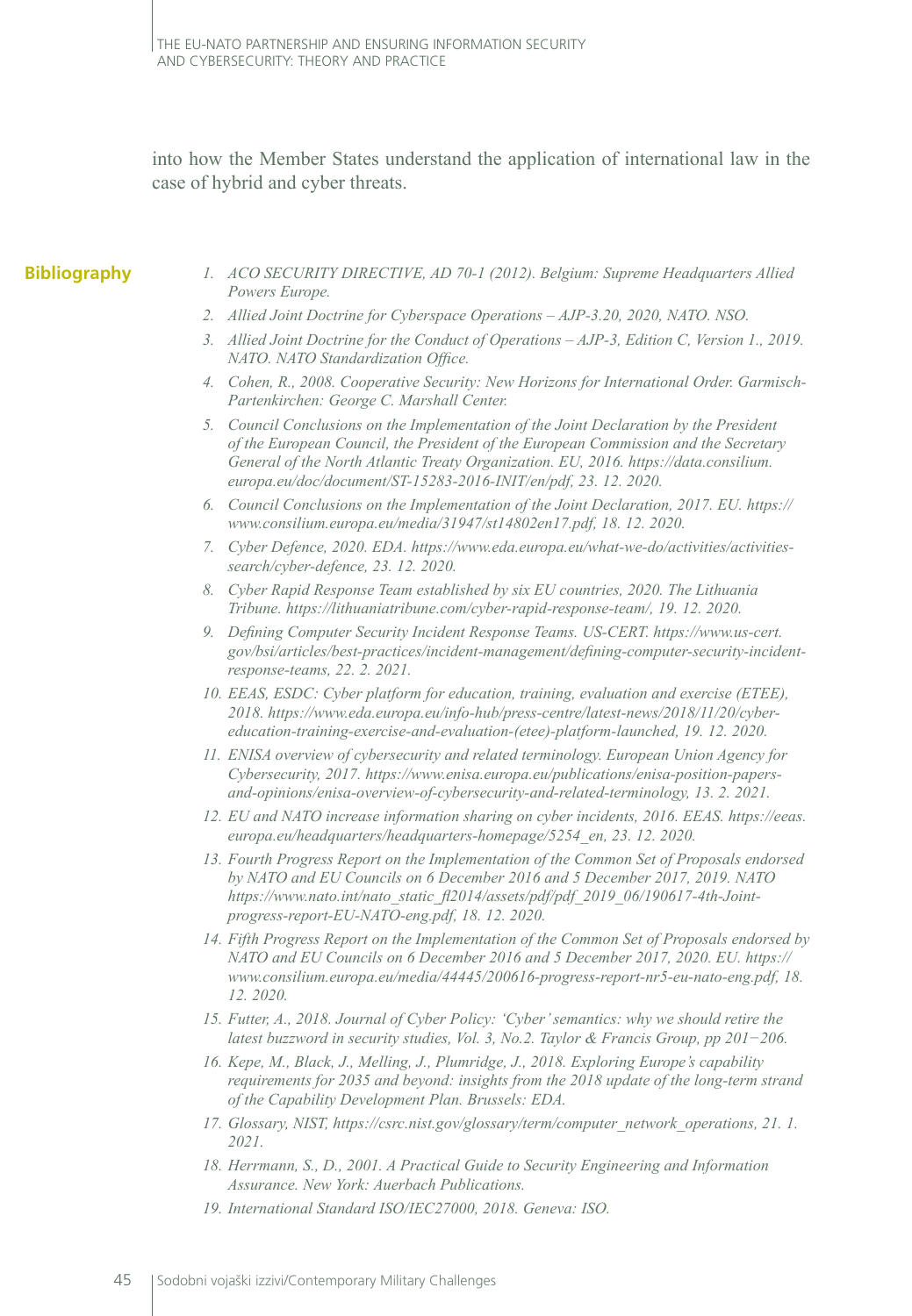- *20. International Standard ISO/IEC27032, 2018. Geneva: ISO.*
- *21. Joint Declaration on EU-NATO Cooperation, 2016. EU. https://www.consilium.europa. eu/media/24293/signed-copy-nato-eu-declaration-8-july-en.pdf, 23. 12. 2020.*
- *22. Joint Declaration on EU-NATO Cooperation, 2018. NATO. https://www.nato.int/cps/en/ natohq/official\_texts\_156626.htm, 23. 12. 2020.*
- *23. LePage, R., 2014. Understanding NATO Strategic Communications. Sofia: Crisis Management and Disaster Response Centre of Excellence.*
- *24. Lété, B., Pernik, P., 2017. EU-NATO Cybersecurity and Defense Cooperation: From Common Threats to Common Solutions. Policy Brief, No. 38. Washington DC: The German Marshall Fund of the United States.*
- *25. Latici, T., 2020. Understanding EU-NATO cooperation: theory and practice. Brussels: European Parliamentary Research Service.*
- *26. Lisbon Summit Declaration. NATO, 2010. https://www.nato.int/cps/en/natolive/official\_ texts\_68828.htm, 21. 12. 2020.*
- *27. Longley, D., Shain, M., Caelli, W., 1992. Information Security: Dictionary of Concepts, Standards and Terms. New York: Stockton Press.*
- *28. Mogherini, Rehrl, 2018. Handbook on Cybersecurity: The Common Security and Defence Policy of the European Union, p 6. Vienna: Federal Ministry of Defence of the Republic of Austria.*
- *29. Noor, E., Tallinn Winter School of Cyber Diplomacy, 2021. Ministry of Foreign Affairs of Estonia. https://www.youtube.com/watch?v=bxWGc4Db7Z4, 10. 2. 2021.*
- *30. Orye, E., Maennel, M. O., 2019. Recommendations for Enhancing the Results of Cyber Effects, 11th International Conference on Cyber Conflict: Silent Battle NATO Cooperative Cyber Centre of Excellence, Tallinn: CCDCOE.*
- *31. Pernik, P., 2014. Improving Cyber Security: NATO and the EU. Tallinn: International Centre for Defence Studies.*
- *32. Pissanidis, N., Rõigas, H., Veenendaal, M., 2016. 8th International Conference on Cyber Conflict: Cyber Power. Tallinn: NATO CCD COE Publication.*
- *33. Pogodba o Evropski uniji, Evropska unija, UL C 202/38, 7. 6. 2016.*
- *34. Pogodba o delovanju Evropske unije, Evropska unija, UL C 202/1, 7. 6. 2016.*
- *35. Probert, E. D., 2019. Organisational Structures & Incident Management for Cybersecurity in the America. ITU: SlideShare.*
- *36. Progress Report on the Implementation of the Common Set of Proposals endorsed by NATO and EU Councils on 6 December 2016, 2017. NATO. https://www.nato.int/ nato\_static\_fl2014/assets/pdf/pdf\_2017\_06/20170619\_170614-Joint-progress-report-EU-NATO-EN.pdf, 18. 12. 2020.*
- *37. Raik, K., Järvenpää, P., 2017. A New Era of EU-NATO Cooperation: How to Make the Best of a Marriage of Necessity. Tallinn: International Centre for Defence and Security.*
- *38. Relations with the European Union, 2020. NATO. https://www.nato.int/cps/en/natohq/ topics\_49217.htm, 18. 12. 2020.*
- *39. Schatz, D., Bashroush, R., Wall, J., 2017. Journal of Digital Forensics, Security and Law: Towards a More Representative Definition of Cyber Security, Volume 12, No. 2, Florida: Embry-Riddle Aeronautic University, pp 53−74.*
- *40. Second Progress Report on the Implementation of the Common Set of Proposals endorsed by NATO and EU Councils on 6 December 2016, 2017. NATO. https://www.nato.int/ nato\_static\_fl2014/assets/pdf/pdf\_2017\_11/171129-2nd-Joint-progress-report-EU-NATOeng.pdf, 18. 12. 2020.*
- *41. Security within NATO, C-M(2002)49-REV1, 2020. NATO.*
- *42. Svete, U., 2005. Varnost v informacijski družbi. Ljubljana: Fakulteta za uporabne družbene študije.*